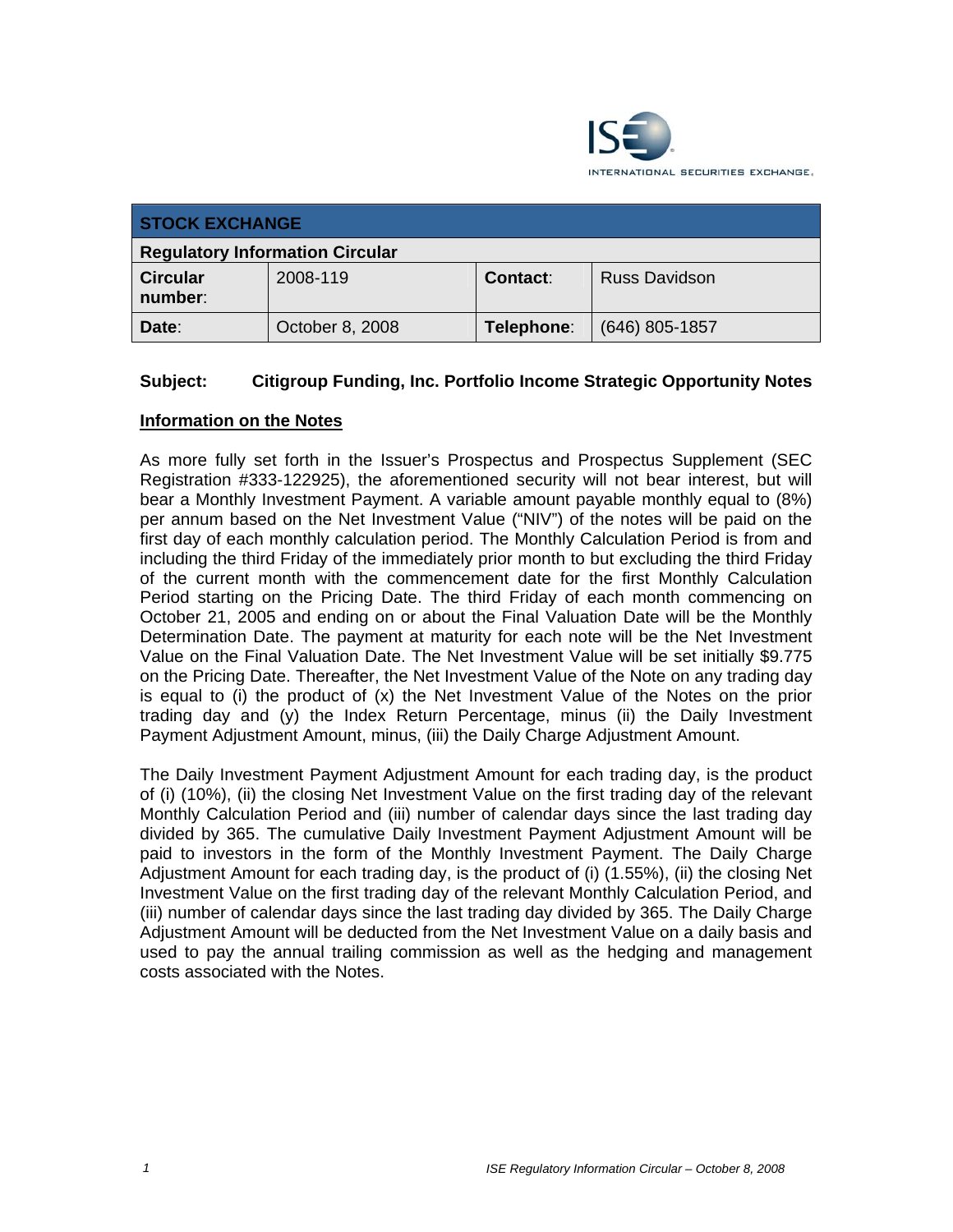#### **Other Important Information**

- Since all potential payments, (whether of coupon or principal) to the holders of these Notes, are the sole responsibility of the Issuer, it is the creditworthiness of Citigroup Funding, Inc. that stands behind **PBN.**
- The Notes combine features of equity and debt. Over the term of the Notes, investors will receive principal protection as well as the opportunity to benefit from an increase in the value of the underlying currencies.
- The notes are a series of unsecured debt issued by Citigroup Global Markets Holdings Inc. and will be issued in book-entry form. The Trustee for the securities is The Bank of New York.
- The market value of **PBN** will depend substantially on the value of the underlying currencies. Other factors that will likely affect the trading value of **PBN** are changes in interest rates, volatility of the Index, time remaining to maturity, and the credit rating of the Issuer.
- Information concerning taxation may be found in the Prospectus.
- The Notes will be quoted and trade as an equity issue in round lots of 100, and will trade "flat" without accrued interest.

Trading in the shares on ISE is on a UTP basis and is subject to ISE equity trading rules. The shares will trade from 9:00 a.m. until 4:00 p.m. Eastern Time. Equity Electronic Access Members ("Equity EAMs") trading the shares during the Pre-Market Session are exposed to the risk of the lack of the calculation or dissemination of underlying index value or intraday indicative value ("IIV"). For certain derivative securities products, an updated underlying index value or IIV may not be calculated or publicly disseminated in the Pre-Market hours. Since the underlying index value and IIV are not calculated or widely disseminated during Pre-Market hours, an investor who is unable to calculate implied values for certain derivative securities products during Pre-Market hours may be at a disadvantage to market professionals.

Equity EAMs also should review NASD Notice to Members 03-71 for guidance on trading these products. The Notice reminds members of their obligations to: (1) conduct adequate due diligence to understand the features of the product; (2) perform a reasonable-basis suitability analysis; (3) perform customer-specific suitability analysis in connection with any recommended transactions; (4) provide a balanced disclosure of both the risks and rewards associated with the particular product, especially when selling to retail investors; (5) implement appropriate internal controls; and (6) train registered persons regarding the features, risk and suitability of these products.

### **This Regulatory Information Circular is not a statutory Prospectus. Equity EAMs should consult the Trust's Registration Statement, SAI, Prospectus and the Fund's website for relevant information.**